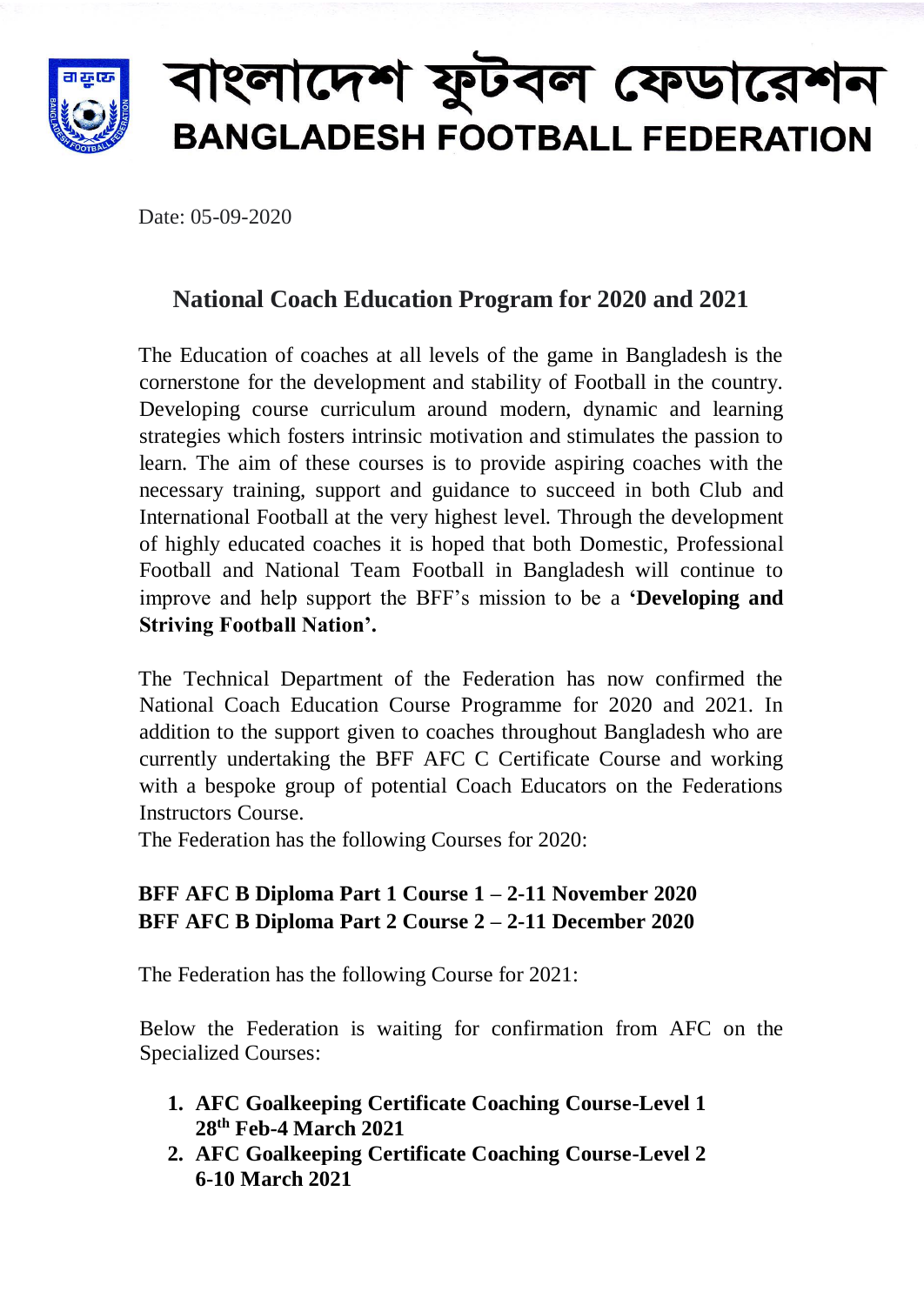- **3. AFC Fitness Training Course-1b 18-22 April 2021**
- **4. AFC Fitness Training Course-1a 24-28 April 2021**
- **5. AFC Futsal Coaching Course-Level 1 3-7 May 2021**

Below the Federation can confirm the following Courses for 2021

- **1. BFF AFC 'B' Diploma Coaching Course 1 - Part 2 - 20-29 Jan 2021**
- **2. BFF AFC 'B' Diploma Coaching Course 2 - Part 2 - 22-31 Jun 2021**
- **3. BFF AFC 'A' Diploma Part 1 Coaching Course - 2-13 Aug 2021**
- **4. BFF AFC 'A' Diploma Part 2 Coaching Course - 2-13 Dec 2021**
- **5. BFF AFC 'Pro' Diploma Coaching Course Induction - Part 1 18-25th July 202.The other modules to be confirmed.**

**Please note BFF AFC C Certificate and BFF AFC Grassroots Coaching Courses for 2021 are still need to be confirmed.**

#### **To apply for any Course Please follow the following Steps**:

Please submit the following documents and ensure your AFC number has been shared.

**1. An up to date CV** (please ensure your date of birth is included)

**2. A letter of support or recommendation** by a third party which supports your application for a course. This letter or recommendation needs to be from either the **Manager, CEO, General Manager, Technical Director** at your club or a third party if you are currently between roles. We would like this individual to express why you would be a good candidate, how long they have known you and in what context, what three characteristics stand out about your leadership and your coaching and their understanding of your motivation to achieve the Coaching Award.

#### **3. Personal Information:**

- Full Name
- DOB
- Place of Birth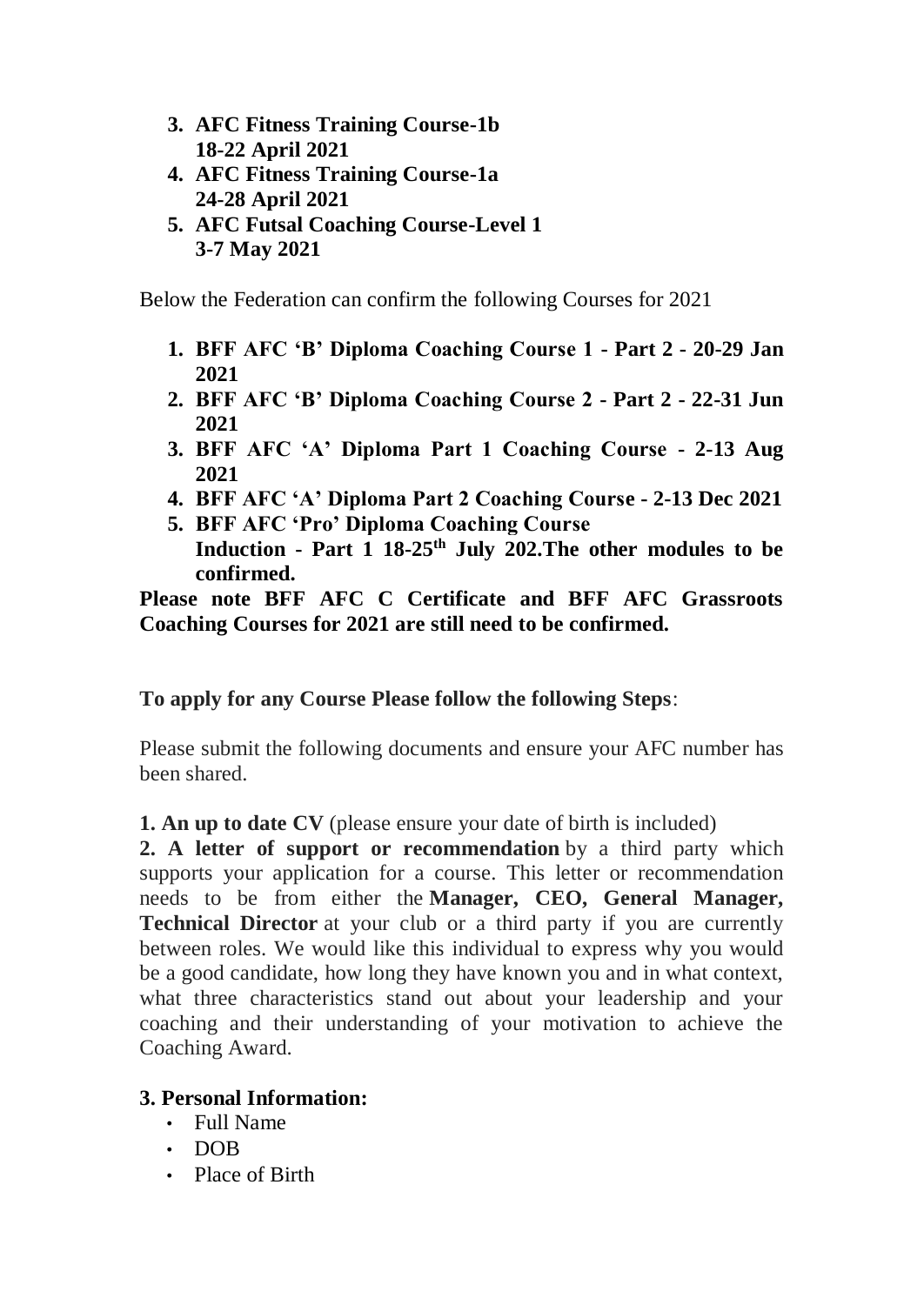- Nationality and/or Residency
- Address & Phone
- Email

#### **4. Current Role:**

- Title
- Current Employer
- How long in current role?
- If less than 3 years, prior role? How long in prior role?

#### **5. Qualifications:**

• Where and when did you obtain your C Certificate and or B Diploma and or A Diploma, depending on the course you are applying for.

#### **6**. **Attachments:**

- A Detailed Curriculum Vitae (to include playing career, coaching career, copies of coaching certificates / continued professional development undertaken / academic qualifications, References x 2 (Personal and Coaching))
- A Personal Vision/Plan for your coaching career, including how this course will assist you
- A letter of Support from your club

#### **The Application Process will be as follows:**

- Confirmation of commitment for the necessary Coaching Course Program.
- Confirmation of the Course Fee payment.
- Technical Committee Recommendation Of course Participant List.
- Technical Committee ratification of Participant List.
- Confirmation of place on the Course.
- Possible Participant Interview.

If successful, you will proceed onto Stage 2 of the application process and you will be notified of the next steps you will need to take. In the meantime, if you have any questions please do not hesitate to contact Mr Paulo or Mr Saeed in the Coach Education Department.

#### **Mr Tabith Awal, Vice President of the Federation, Chairman of the Technical Committee and Vice Chairman of the National Team's Committee, conveyed that,**

**"Anything that assist's in the development of our Coaches in Bangladesh at all levels is paramount. The opportunity to work closely with our coaches and with AFC and FIFA on our**